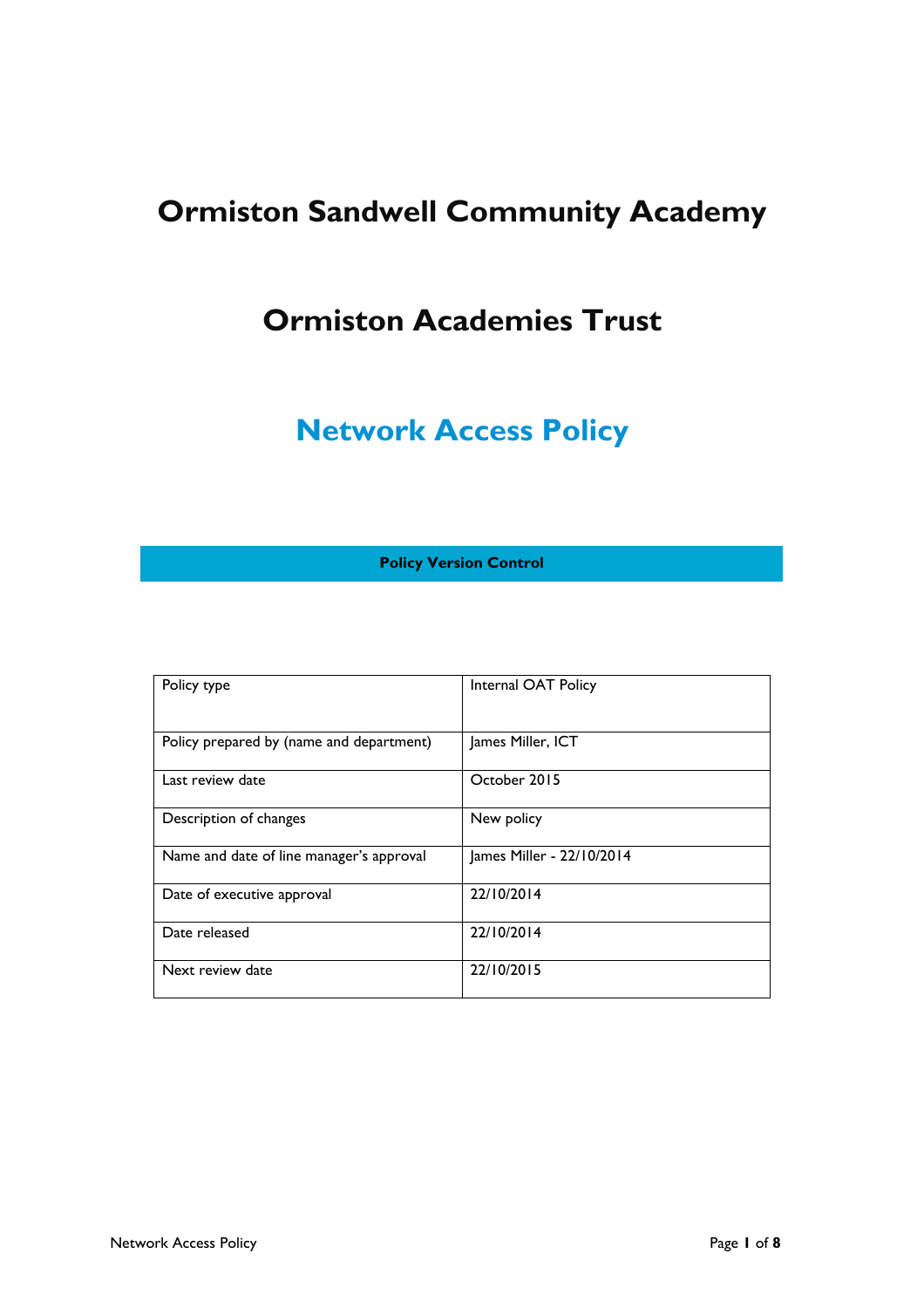### **Contents**

| Ι. |  |
|----|--|
|    |  |
|    |  |
|    |  |
|    |  |
|    |  |
| 2. |  |
|    |  |
| 3. |  |
|    |  |
|    |  |
|    |  |
|    |  |
|    |  |
|    |  |
|    |  |
|    |  |
|    |  |
|    |  |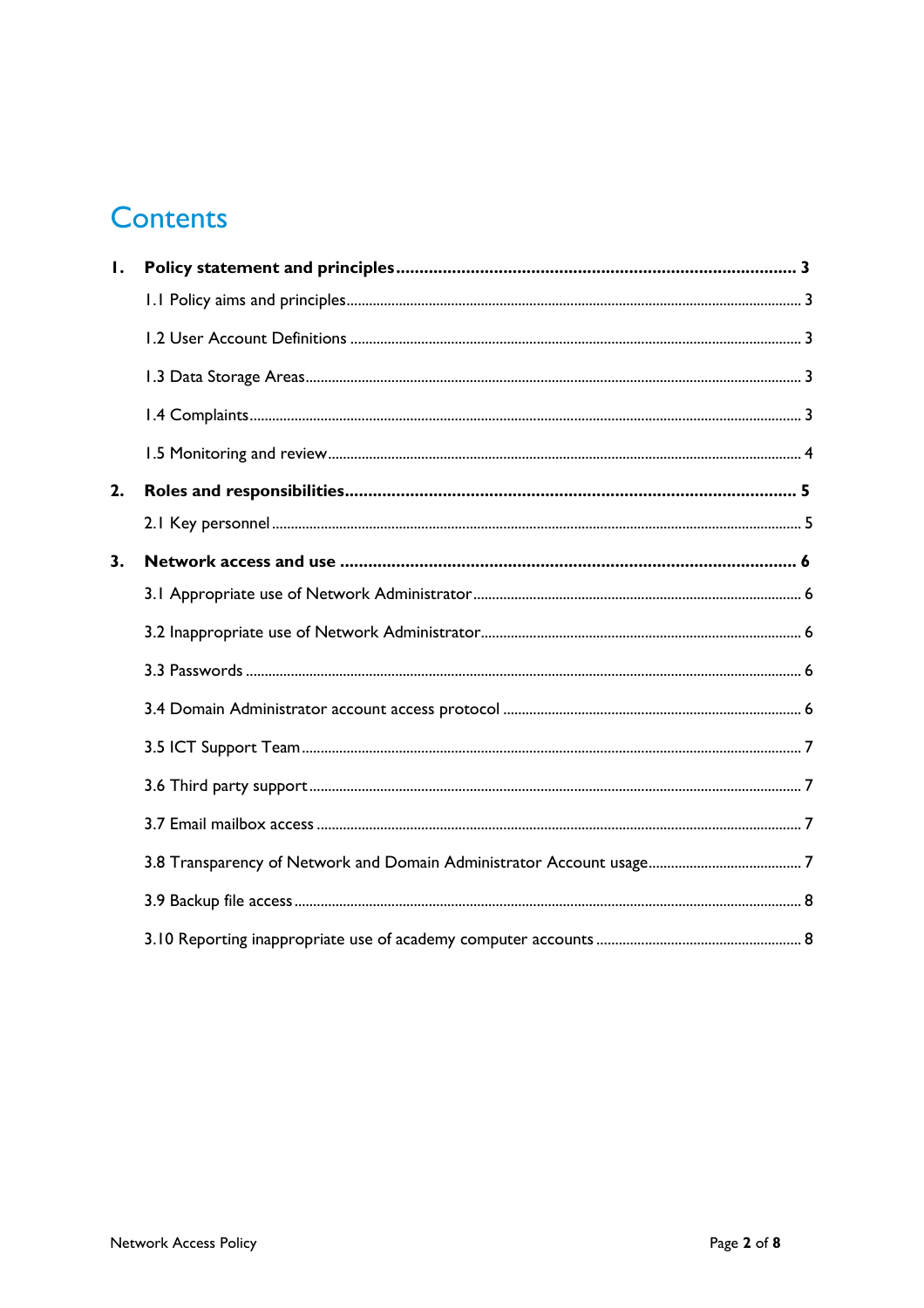## <span id="page-2-0"></span>1. Policy statement and principles

### <span id="page-2-1"></span>1.1 Policy aims and principles

This policy is to ensure that the information held either onsite at OAT head office / stored in remote locations / academies is secure and the privacy is maintained at all time. It explains the importance of appropriate access and security of electronic data.

This policy is consistent with all other policies adopted by the academy and is written in line with current legislation and guidance.

### <span id="page-2-2"></span>1.2 User Account Definitions

The following defines the types of computer user logon accounts:

### End user

The majority of *staff / students / parents* will be an 'end user' with an IT system account that will allow access to private email, internet, personal storage and team storage of files and folders.

### Enhanced user

This user will have all the properties of an 'end user' but will also be granted 'local Admin' for their IT device, allowing users to change device settings at a hardware and operating system level.

### Network Administrator

This account will be used by OSCA's IT support staff who are responsible for the maintenance of computer hardware and software systems that make up the computer network including the maintenance and monitoring of active data network, LAN/WAN infrastructure and related network equipment. This account will not allow access to end user email or personal storage areas.

#### Domain Administrator

This account is used to manage the replication of directory information within the Active Directory, and makes any enterprise level changes to the Active Directory, such as Active Directory modifications. It is a privileged access account granting access to all of the network information and user files, folders and emails, therefore it can only be used when following the protocol set out in 3.4

### <span id="page-2-3"></span>1.3 Data Storage Areas

OSCA has 3 server rooms located at 3 different locations on the school site.

### <span id="page-2-4"></span>1.4 Complaints

All complaints are dealt with under the **OAT Complaints Policy**.

Complaints should be made in writing and will follow the OAT complaint procedures and set timescales. The handling of complaints may be delegated to an appropriate person.

The outcome of the complaint will be communicated in writing.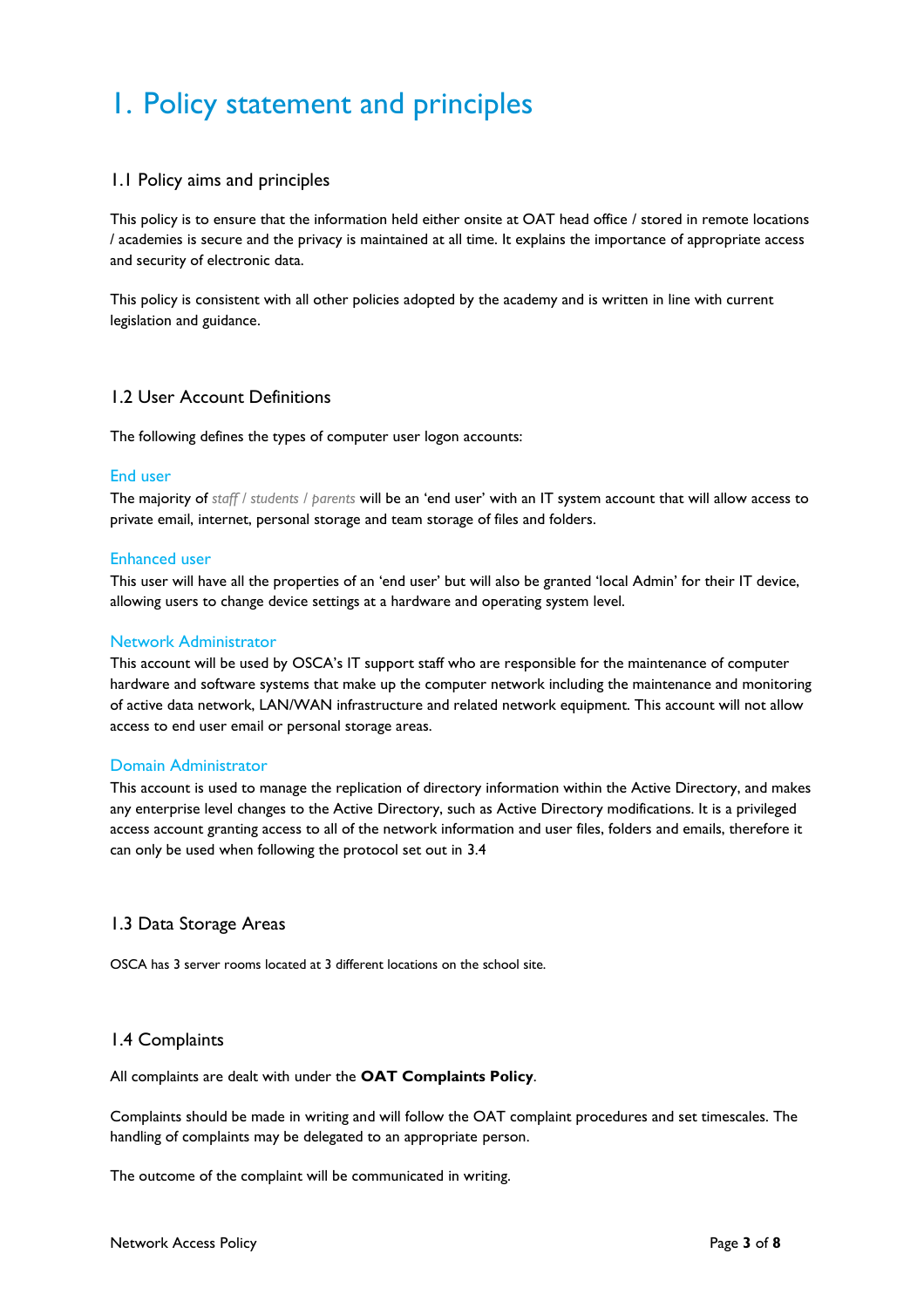### <span id="page-3-0"></span>1.5 Monitoring and review

This policy will be reviewed annually or in the following circumstances:

- **•** Changes in legislation and / or government guidance
- As a result of any other significant change or event
- In the event that the policy is determined not to be effective

If there are urgent concerns these should be raised to OSCA's E-safety Working Group in the first instance for them to determine whether a review of the policy is required in advance of the review date.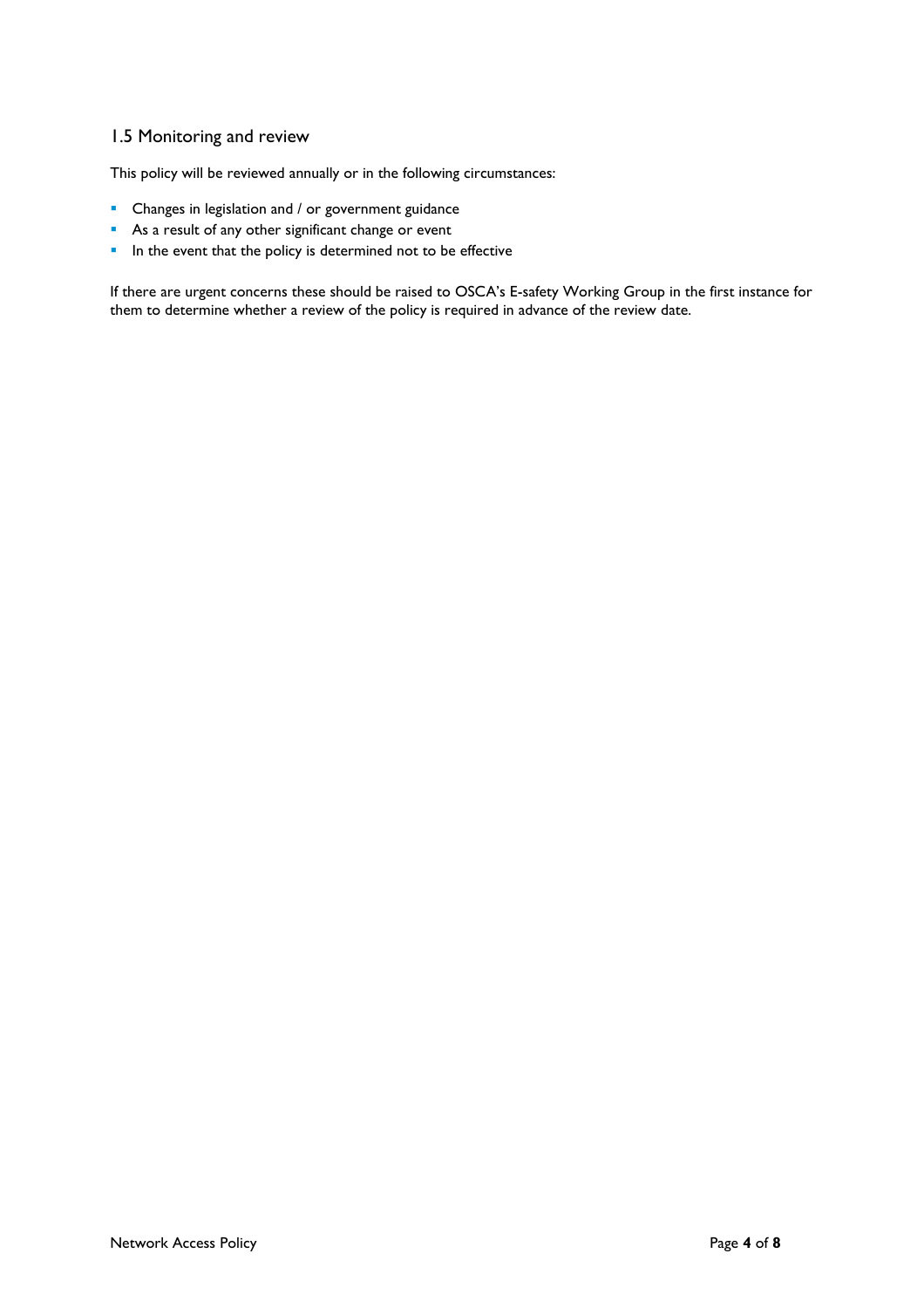# <span id="page-4-0"></span>2. Roles and responsibilities

### <span id="page-4-1"></span>2.1 Key personnel

| Mr D. Dumbell          |           | Vice Principal (Data and Standards)   |
|------------------------|-----------|---------------------------------------|
| <b>Contact Details</b> | Email     | David.dumbell@ormistonsandwell.org.uk |
|                        | Telephone | 0121 - 5525501                        |
| Mr D. Fones            |           | Network Manager                       |
| <b>Contact Details</b> | Email     | Darren.fones@ormistonsandwell.org.uk  |
|                        | Telephone | $0121 - 5525501$                      |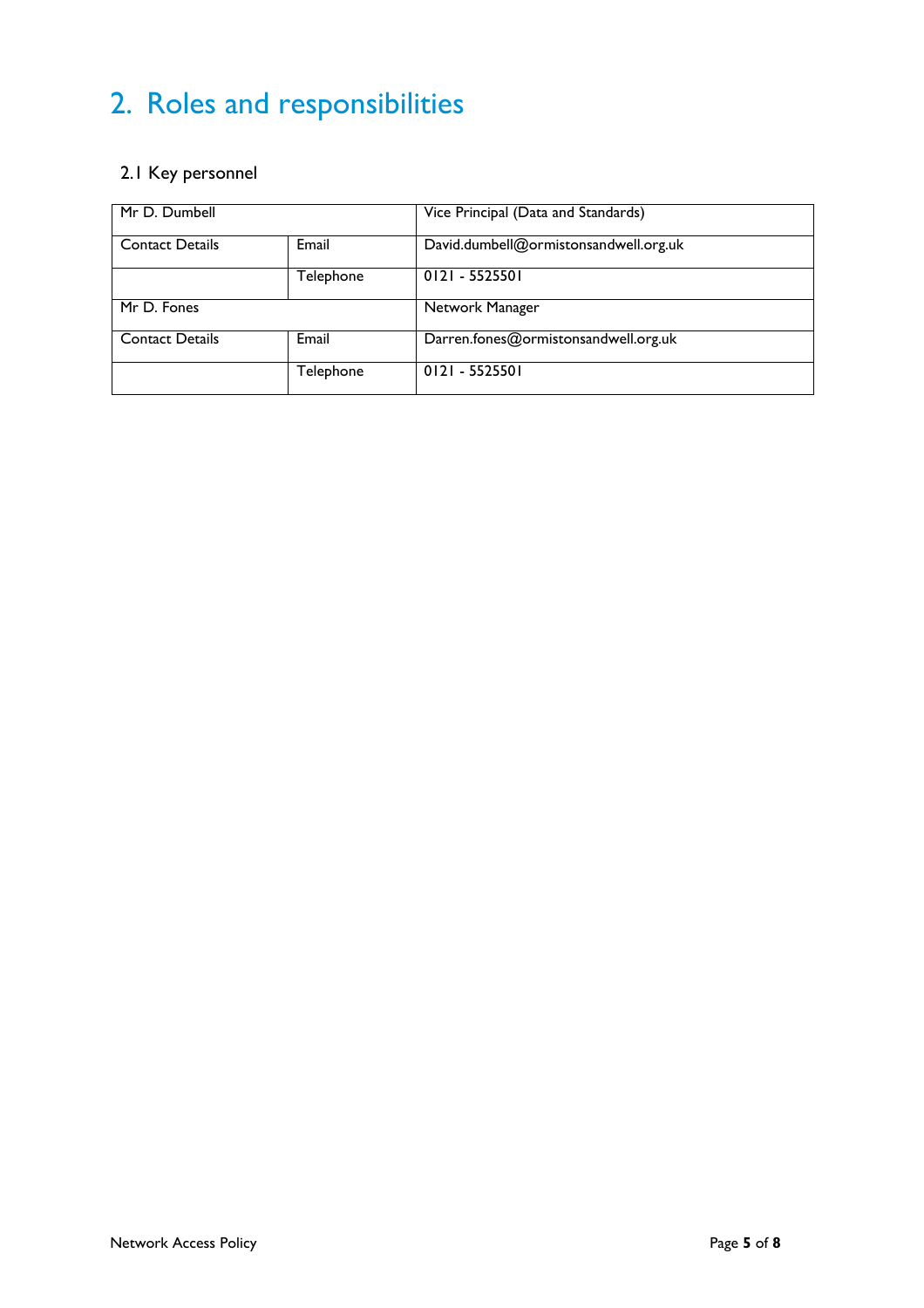### <span id="page-5-0"></span>3. Network access and use

### <span id="page-5-1"></span>3.1 Appropriate use of Network Administrator

Access to computing resources should only be used for official academy business. Use of Network Administrator Access should be consistent with an individual's role or job responsibilities.

### <span id="page-5-2"></span>3.2 Inappropriate use of Network Administrator

In addition to those activities deemed inappropriate in the [OSCA's Employee Code of Conduct/ Student Code of Conduct], the following constitute examples of inappropriate use of Network Administrator access to the academy computing resources unless otherwise documented and approved by OSCA's Governing Body:-

- **Knowingly changing or acquiring user access to any other users network account**
- Knowingly accessing protected or prohibited data online or on the academy network
- **Accessing protected or prohibited data that is outside the scope of specific job responsibilities**
- Knowingly allowing access to, exposing or otherwise disclosing protected or prohibited data to unauthorised persons
- Using access to gain restricted information about an individual, system, practice, or other type of entity

### <span id="page-5-3"></span>3.3 Passwords

It is the user's responsibility to keep their passwords safe. Staff members are not to share password information with anyone unless directed to by the principal. No user passwords are to be stored or shared by any individual. If for any reason forced access is required to a user's account the network administrator with the express permission of the principal will change the password of the user to an agreed password. This action will be documented.

Note: The documentation of such an event will not include any password information only that of whose account has been changed and the person who made the request.

### <span id="page-5-4"></span>3.4 Domain Administrator account access protocol

The account will not be used by ICT staff unless deemed an emergency or necessary for completing a specific planned task as set out below.

#### Planned usage

Planned usage is defined as an event prepared for before it happens. This access must be agreed with the Vice Principal (Data and Standards) and the IT network team.

In the event of this being used the staff member must document the date, time, reason for access and feed back to the principal.

#### Emergency usage

Emergency is defined as a situation that can only be resolved by domain level access, such as dealing with a virus, recovering from a serious hardware / software failure. In the event of an emergency ICT staff will request use from the Vice Principal (Data and Standards) and the IT network team and then access the account. In exceptional circumstances e.g. contact cannot be made with the Vice Principal (Data and Standards) and the IT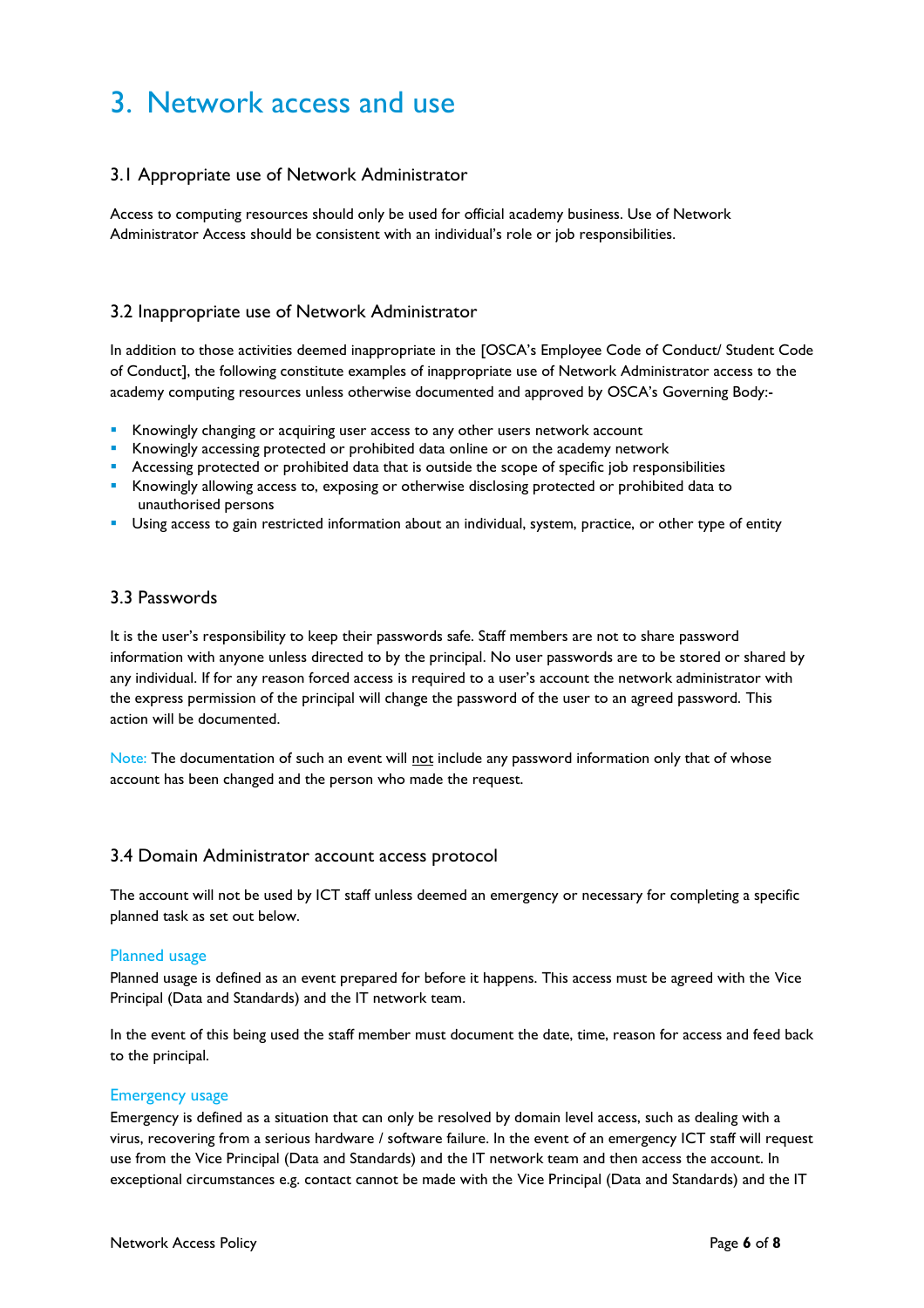network team the domain password may be manually reset.

In the event of this being used the staff member must document the date, time, reason for access and feed back to the principal.

#### Reset of password for domain account

The domain password will be retained by the IT support team only.

Upon use by the ICT team, the password will be reset at the earliest opportunity by the IT support team only.

Note: It is expected that all possible alternatives will be considered and where appropriate attempted to resolve the issue prior to this access being used.

### <span id="page-6-0"></span>3.5 ICT Support Team

Each ICT support team member will be provided with two accounts.

- **Standard User account** 
	- This will be the 'end user' access account and must be used for all non-administration access
- **Network Administrator account** 
	- This account will be provided with appropriate rights to ensure that the member of staff can perform all of their expected administration tasks
	- This account should only be used when logging onto servers or when elevating access.
	- This account is not to be used as an everyday user

### <span id="page-6-1"></span>3.6 Third party support SMIS have a local admin account to use when they address school MIS problems.

Any external company who supplies support will be provided with an account appropriate for the support needs. This account will be activated when required and disabled at all other times. This access must be agreed giving clear times of access and clearly stating the areas to be accessed. Any external access to any academy service or resource will be logged by the ICT Team and reviewed by the e-Safety Working Group.

### <span id="page-6-2"></span>3.7 Email mailbox access

User email accounts will be given exclusive user access permission only, unless delegation is documented and approved by the Principal.

Shared email accounts will be formally requested, documented and approved by the principal before being created and delegated exclusively to the appropriate users.

#### <span id="page-6-3"></span>3.8 Transparency of Network and Domain Administrator Account usage

The academy IT computer network has an audit logging feature which will be used to record file, folder and email access by all users. When a user opens a file or folder a record is added to event log. The event logs will in time become very large, therefore event logs can only be kept for 90 days. The principal can request reports